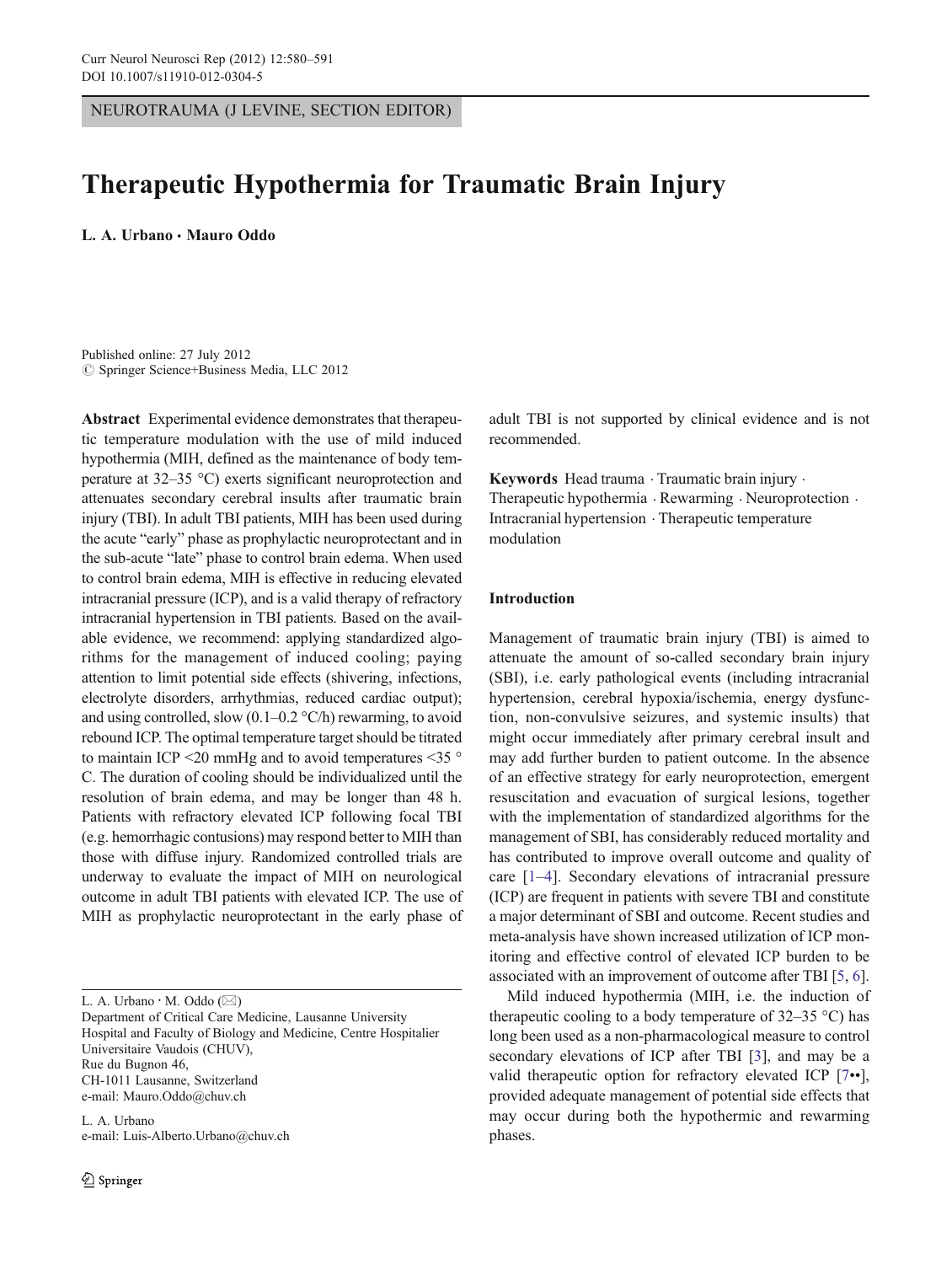While MIH may have a place for the management of elevated ICP, its role as an early neuroprotectant is more controversial. A number of animal models have repeatedly demonstrated the benefit [\[8](#page-8-0)]. However, the translation of these positive data into clinical human studies has proven difficult, and the benefit of MIH as early neuroprotective strategy after TBI has not been clearly demonstrated, with conflicting data and several negative randomized controlled trials [[9](#page-8-0)–[26](#page-9-0)••].

In this review, we will first discuss main neuroprotective properties of MIH and the potential beneficial effects of MIH in attenuating SBI after TBI. We will then review the role of MIH in the management of SBI in adult TBI patients, with a particular attention to the clinical utility of MIH to treat elevated refractory ICP. We will also review main clinical studies that tested MIH as early neuroprotectant after adult TBI, and conclude with a discussion of the potential optimal utilization of MIH and management of hypothermia-related side effects. Therapeutic temperature modulation for fever control (induced normothermia) will not be addressed.

#### Mechanisms by Which MIH Attenuates SBI

MIH attenuates secondary pathological insults following TBI. These pathological processes start minutes to hours after neurotrauma and may continue for up to 72 h or longer [\[27](#page-9-0)]. Therefore, it is important to realize that the therapeutic window of MIH is wide and very much depends on the specific therapeutic aim, and on the time interval between TBI and both the initiation and the duration of therapeutic cooling.

Hypothermic neuroprotection acts at several sites and might exert benefits at different time-points from TBI start (Fig. [1\)](#page-2-0).

Acute "Early" Phase (Minutes to Hours)

Ischemia, Excitotoxicity, Energy Failure, and Cell Death **Cascades** 

Cerebral ischemia/hypoxia may occur early after TBI, due to direct parenchymal and vascular disruption, acute vasospasm, and post-traumatic vascular stretching and shearing. Nonischemic energy dysfunction, increased glucose utilization and cerebral hyperglycolysis are also frequent and may cause substrate depletion and energy crisis [\[28,](#page-9-0) [29](#page-9-0)]. Excitotoxicity describes the process by which glutamate and others excitatory amino acids cause neuronal damage [[30](#page-9-0)]. Glutamate exposure produces activation of receptors that leads to calcium influx [\[30](#page-9-0)]. Increased intracellular calcium concentration activates several proteases, lipases, and endonucleases and increases nitric oxide and oxygen free radicals. This exacerbates mitochondrial damage and DNA alteration, and culminates in necrotic and apoptotic cell death [[31](#page-9-0)] through caspase-independent and caspase-dependent pathways [\[32\]](#page-9-0).

Effect of MIH:

- a. Reduction of Cerebral Metabolic Rate of Oxygen: MIH is known to diminish cerebral metabolic rate of oxygen (CMRO<sub>2</sub>) by approximately 6.5 %/ $\degree$ C. MIH decreases cerebral blood flow (CBF) and therefore oxygen delivery; however, energy crisis does not occur because of a matched reduction in oxygen demand, thereby leading to a favorable reduction of oxygen extraction ratio [[33\]](#page-9-0).
- b. Reduction of Cerebral Glucose Demand: By reducing brain demand for oxygen and glucose, MIH may attenuate post-traumatic cerebral hypoxia/ischemia and energy dysfunction [[34](#page-9-0), [35](#page-9-0)]. MIH also preserves ATP energy stores and maintains tissue pH.
- c. Inhibition of Excitotoxicity: A well-known mechanism by which MIH exerts neuroprotection is by reducing calcium influx into the cells and the accumulation and release of excitotoxic amino acids [\[36](#page-9-0), [37](#page-9-0)••].
- d. Reduction in Cerebral Thermopooling: MIH might reduce the gradient of temperature existing between the core of injury and the surrounding tissue, e.g. brain contusions [\[27](#page-9-0)].
- e. Inhibition of Early Gene Expression and Stress Response: MIH inhibits early molecular cascades involved in the exacerbation of secondary cerebral damage after TBI, particularly by altering the expression of immediate early genes and by suppressing early cellular stress responses [[38](#page-9-0)].
- f. Prevention of Apoptotic Death: MIH inhibits apoptosis by modulating gene expression and transcription of factors involved in neuronal apoptosis (e.g. reduction of proapoptotic BAX expression and increase of anti-apoptotic BCL-2 expression), and by inhibiting caspase-dependent and caspase-independent apoptotic pathways [\[8\]](#page-8-0).

Sub-Acute "Late" Phase (24 Hours to 7 Days)

Brain Edema and Swelling, Blood Brain Barrier Disruption

After TBI, brain swelling results from both vasogenic and cytotoxic edema [\[39](#page-9-0), [40](#page-9-0)]. Vasogenic edema results from blood–brain barrier (BBB) disruption leading to an increase in extracellular volume. Furthermore, because of potential impairment of cerebrovascular reactivity, any elevation of mean arterial pressure might translate into increased cerebral blood volume and edema [[41\]](#page-9-0). Cytototoxic or cellular edema may also play a major role [\[42](#page-9-0)]. Cellular edema may occur because of a) homeostatic uptake of excitatory amino acids, b) water movement through aquaporins, and c) ionic pump failure [[43](#page-9-0)–[45\]](#page-9-0).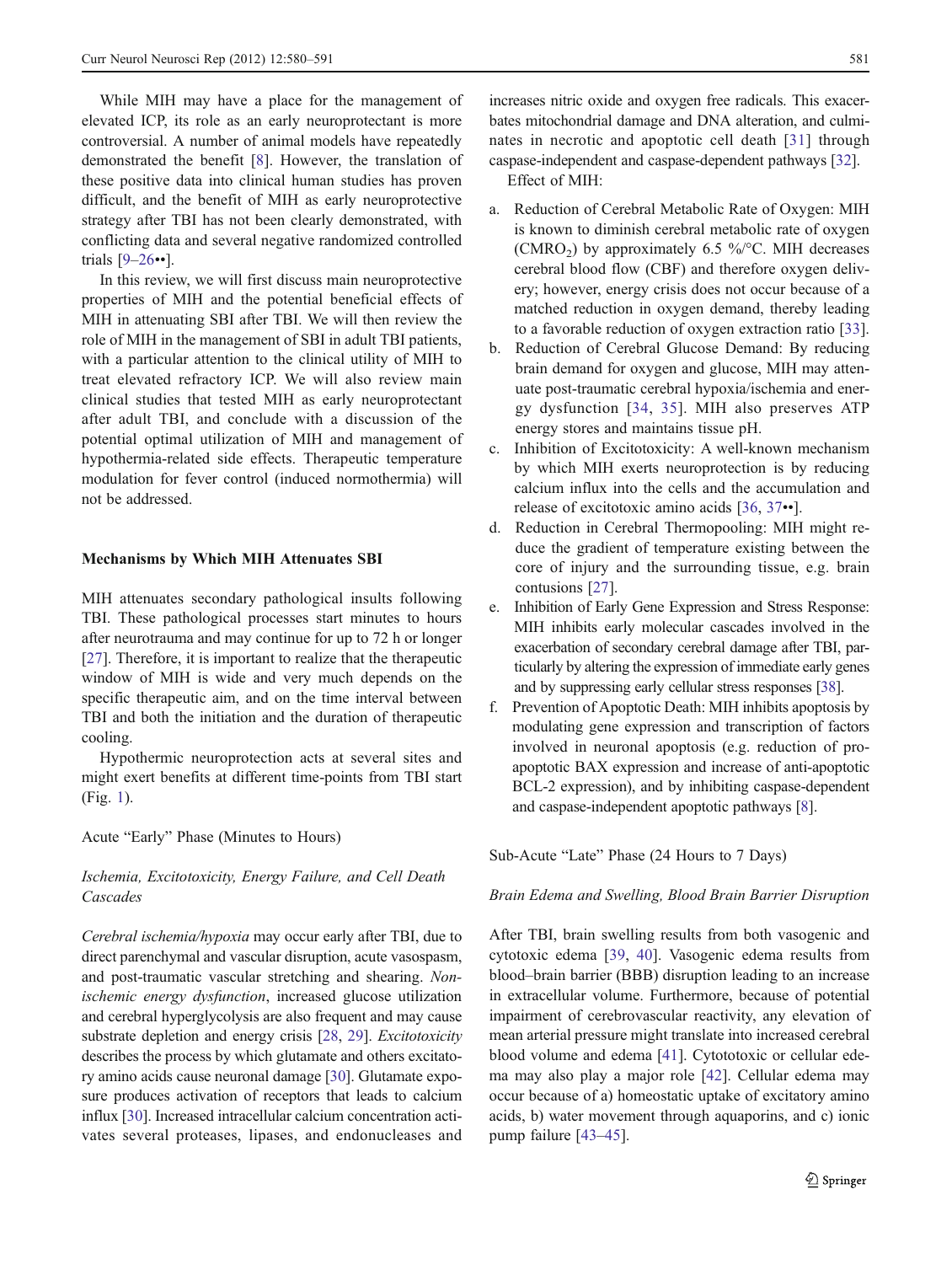<span id="page-2-0"></span>

Fig. 1 Neuroprotective properties of therapeutic hypothermia as a function of time from traumatic brain injury (TBI)

# Inflammation

Cytokines (TNF-α, interleukin-1β, eicosanoids, neutrophiles, and macrophages) all contribute to post-TBI inflammatory cascades and secondary cerebral damage and repair [\[46](#page-9-0), [47\]](#page-9-0). Contusion and local tissue necrosis trigger neutrophil influx, increases in inducible nitric oxide synthase and macrophage infiltration [[48\]](#page-9-0). Macrophage infiltration and the differentiation of endogenous microglia into resident macrophages may signal the link between inflammation and regeneration with elaboration of trophic factors (i.e., nerve growth factor, nitrosothiols, vascular endothelial growth factor) [\[49](#page-9-0), [50](#page-9-0)]. Studies in animal models suggest early detrimental effects of a number of inflammatory mediators, but beneficial effects of inflammation on long-term outcome [\[46](#page-9-0)].

# Non-Convulsive Seizures

Severe TBI is associated with an increased risk of nonconvulsive, clinically subtle or silent seizures [[51\]](#page-9-0). These seizures are associated with increased secondary cerebral damage and tissue loss [\[52](#page-9-0), [53\]](#page-9-0).

# Effect of MIH:

- a. Reduction of BBB Disruption and Limitation of Brain Swelling: At a microcirculatory level, MIH has a major role in reducing BBB disruption by preserving vascular endothelial function and reducing extracellular protease expression [\[37](#page-9-0)••, [54](#page-9-0)–[56](#page-9-0)]. MIH inhibits micro-thrombus formation induced by brain injury [\[57](#page-10-0), [58\]](#page-10-0), the cascade of reactions induced by reperfusion [\[8](#page-8-0), [57,](#page-10-0) [59](#page-10-0)], and the permeability of cellular membranes, with consequent improvement in neuronal function and homeostasis [[8,](#page-8-0) [57\]](#page-10-0). At a macrocirculatory level, MIH reduces cerebral blood flow and preserves cerebrovascular reactivity [[7\]](#page-8-0), thereby minimizing cerebral blood volume and brain swelling. This might explain the effectiveness of MIH in reducing ICP after TBI [\[7](#page-8-0), [60](#page-10-0)••] (see below).
- b. Inhibition of Inflammation: MIH decreases inflammatory cell infiltration, activation of immune transcription factors and elaboration of damaging free radicals such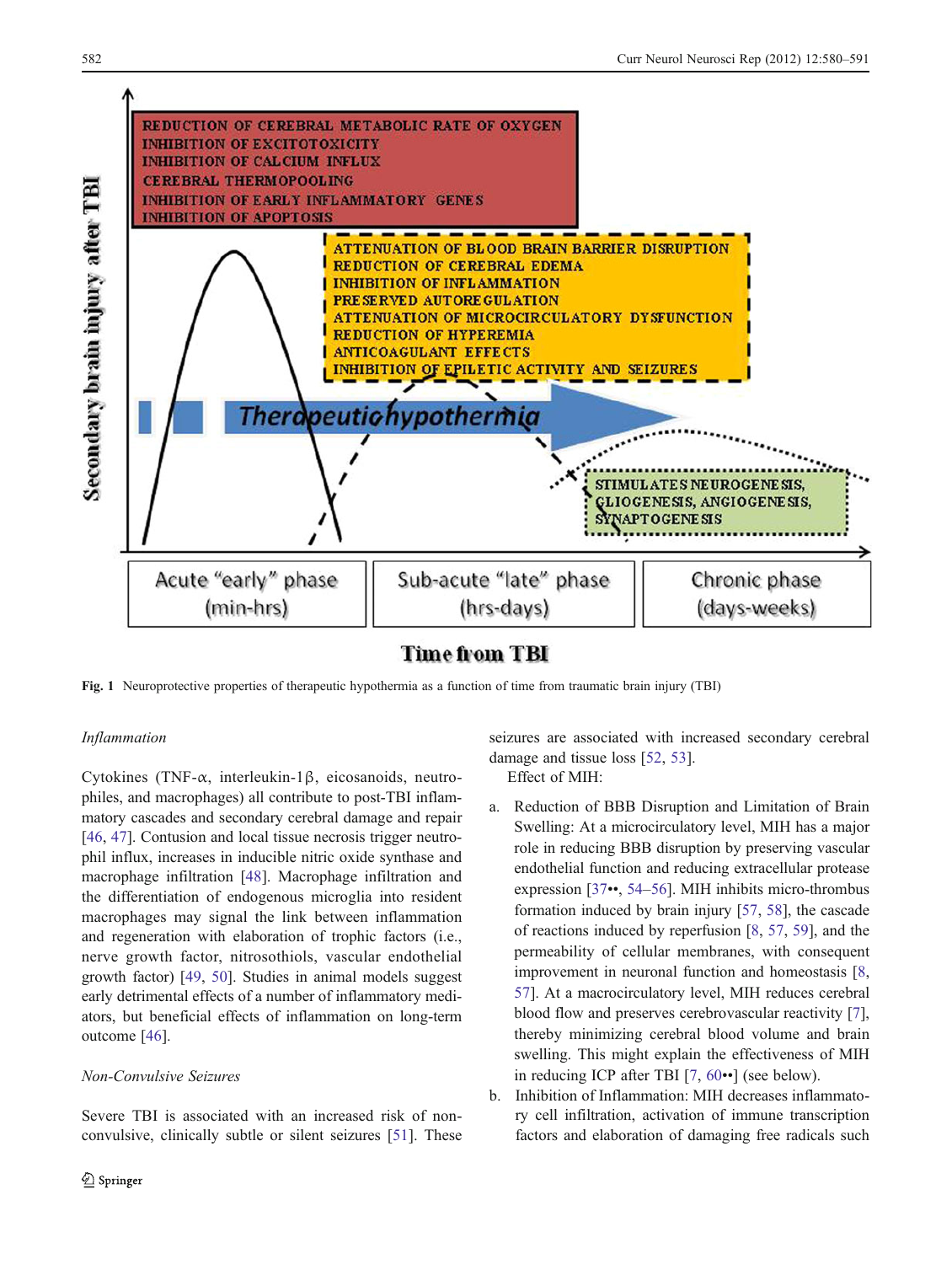as superoxide, peroxinitrite, hydrogen peroxide, and hydroxyl radicals [[61](#page-10-0)–[64\]](#page-10-0).

c. Inhibition of Epileptic Activity and Seizures: MIH attenuates seizure activity [\[65](#page-10-0), [66\]](#page-10-0).

Chronic Phase (Weeks to Months)

#### Post-Traumatic Axonal Injury

MIH might modulate the distribution and extension of axonal injury by enhancing neurogenesis [[67,](#page-10-0) [68](#page-10-0)], gliogenesis, and angiogenesis [[68,](#page-10-0) [69](#page-10-0)], and by promoting neural outgrowth, neuronal connectivity, and synapse formation [[70\]](#page-10-0).

Finally, abundant experimental evidence demonstrates that hypothermic neuroprotection translates into better tissue and neurological recovery (see ref. [[37](#page-9-0)••, [71\]](#page-10-0) for extensive review).

#### Clinical Utility of MIH

MIH has long been suggested as a therapeutic strategy after TBI [\[72](#page-10-0)]. Clinical trials evaluating MIH after TBI can be divided into two categories, according to the therapeutic aims:

- 1. Trials in which MIH was applied in the "late phase" of TBI, to control elevated ICP;
- 2. Studies in which MIH was applied in the "early phase" of TBI, as prophylactic neuroprotectant.

"Late" MIH for the Management of Elevated ICP in Patients with TBI

Intracranial hypertension—defined as the sustained elevation of ICP above 20—25 mmHg—is frequent in patients with severe TBI and an abnormal CT scan, and is associated with increased mortality and worse functional outcome [[5,](#page-8-0) [6](#page-8-0)]. A stepwise approach for the treatment of intracranial hypertension is usually applied. So called first-step therapies consist of treating situations associated with increased cerebral blood volume (seizures, fever, agitation), sedation and neuromuscular blockade, intermittent CSF drainage if available, osmotic fluids (mannitol, hypertonic saline), and controlled moderate hyperventilation. If intracranial hypertension is refractory to these measures and the CT scan does not show surgical treatable lesions, additional so-called second-step therapies are applied. These consist of MIH, barbiturates or decompressive craniectomy.

# Effect on ICP

MIH was tested in severe TBI patients with refractory intracranial hypertension in 17 controlled trials with outcome data [\[9](#page-8-0)–[26](#page-9-0)•]. Compared to normothermia, MIH was associated with significant reduction in elevated ICP in the majority of these studies (Table [1](#page-4-0)). Furthermore, 12 of these 17 trials reported significant improvements in outcome associated with MIH-related reduction of ICP [[9,](#page-8-0) [11](#page-8-0), [13,](#page-8-0) [14,](#page-8-0) [17](#page-8-0)–[19](#page-9-0), [21](#page-9-0)–[25\]](#page-9-0).

The magnitude of the effect of MIH on ICP reduction was recently reported in a study by Schreckinger et al. in a non-systematic review [[7](#page-8-0)••]. First, the authors analyzed 11 prospective randomized clinical trials that included a total of 367 patients and compared MIH versus normothermia to control elevated ICP after TBI. In all the studies analyzed, MIH was invariably associated with lower ICP than normothermia. In six additional studies, the effect of MIH on ICP reduction was examined: on average, the reduction in ICP obtained by MIH was 10 mmHg and the decrease varied from 5– 23 mmHg. Across the studied analyzed, the effect of MIH on ICP reduction was superior to that achieved with moderate hyperventilation, barbiturates and mannitol [\[7](#page-8-0)••].

In a recent systematic review by Sadaka et al., the effect of MIH on ICP reduction was further corroborated: among 16 studies comparing MIH to normothermia in TBI patients, all studies found significantly lower ICP in patients treated with MIH (range  $10-25$  mmHg) than in those assigned to normothermia (range 20–35 mmHg) [\[6](#page-8-0)].

These studies suggest that MIH is an effective therapy for intracranial hypertension.

#### Optimal Target Temperature

The optimal target temperature of MIH when used for ICP control is not precisely defined. Tokutomi et al. suggest that decreasing body temperature to 35–35.5 °C effectively treats intracranial hypertension, while maintaining sufficient cerebral perfusion pressure without cardiac dysfunction or oxygen debt [[73\]](#page-10-0). Resting energy expenditure and cardiac output decreased progressively with hypothermia. Oxygen delivery and oxygen consumption decreased to abnormally low levels at rectal temperatures <35 °C, and the correlation between them became less significant at  $\leq$ 35 °C than when temperatures were ≥35 °C [\[73](#page-10-0)]. Gupta et al. showed MIH below 35 °C decreases brain tissue oxygenation [[74\]](#page-10-0). Thus, 35– 35.5 °C seems to be the optimal temperature at which to treat patients with intracranial hypertension following severe TBI. Instead of applying fixed temperature targets, we suggest that MIH is targeted on an individual basis, titrating temperature to maintain ICP below 20 mmHg. Temperatures  $\leq$  35 °C are associated with increased side effects, including cardiac, hemodynamic and infectious complications.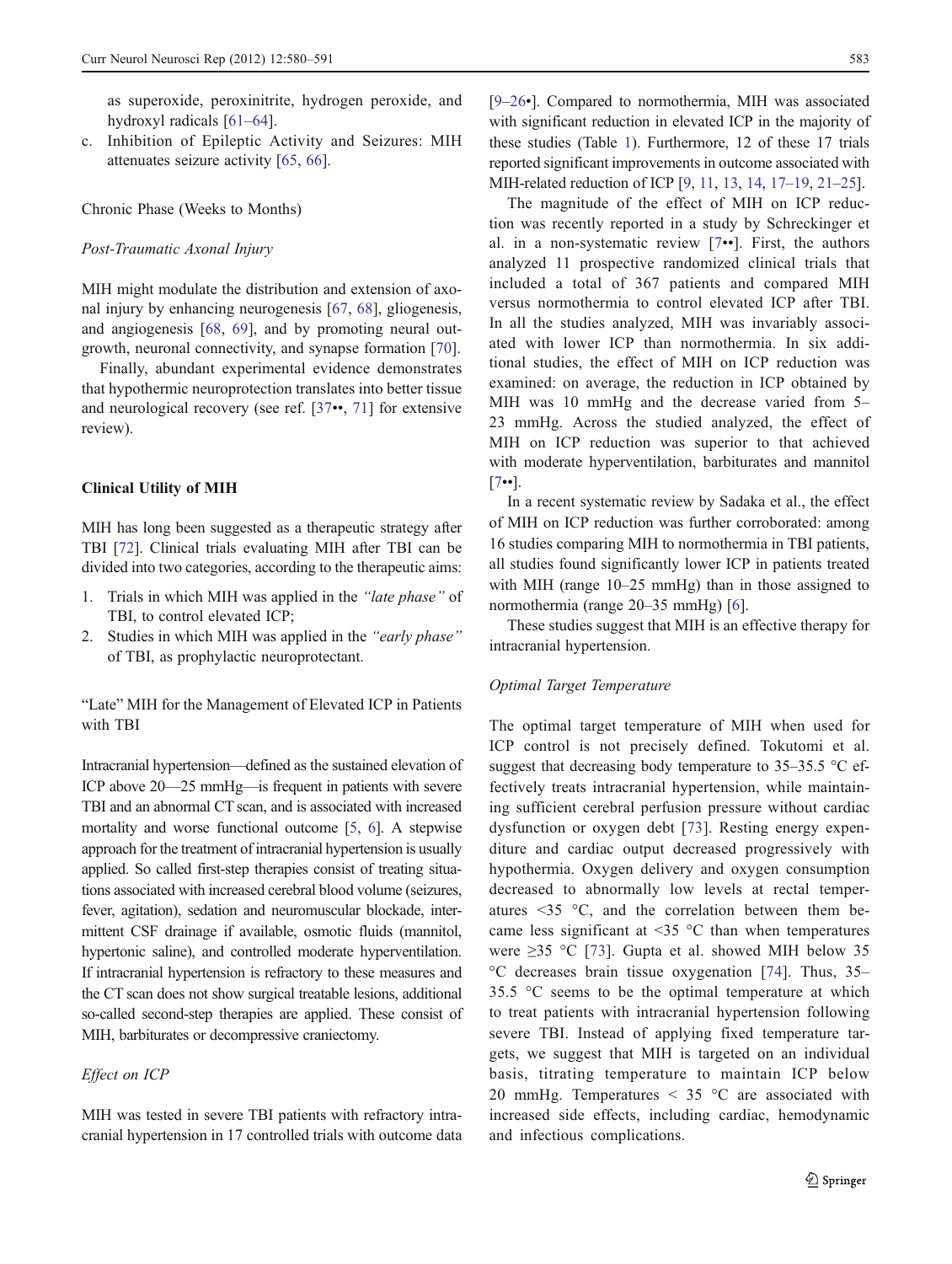<span id="page-4-0"></span>

|                                        | Table 1 Effect of MIH on ICP in adult TBI patients with admission GCS58 |                                |                             |                                   |                                       |                      |                                   |                                                           |                                                     |
|----------------------------------------|-------------------------------------------------------------------------|--------------------------------|-----------------------------|-----------------------------------|---------------------------------------|----------------------|-----------------------------------|-----------------------------------------------------------|-----------------------------------------------------|
| Study                                  | Patient nr (HypoT<br>vs. Control)                                       | included<br>ECH                | Target T<br>$\widetilde{C}$ | Time from TBI to<br>HypoT (hours) | Time to target<br>$\mathbf T$ (hours) | Duration of<br>HypoT | Type and duration of<br>rewarming | intracranial pressure<br>Effect of hypoT on               | Effect of MIH on outcome                            |
| Shiozaki<br>$[9]$                      | 33 (16 vs. 17)                                                          | ${\bf Yes}$                    | 34                          | $5 - 6$                           | Unknown                               | $\textrm{48}$ h      | $>$ 24 h                          | Decrease from 38 to<br>18 mmHg                            | Reduced mortality: 50 vs.<br>82 % ( $p$ < 0.05)     |
| Clifton<br>$[10]$                      | 46 (24 vs. 22)                                                          | Yes                            | $32 - 33$                   | $\circ$                           | Unknown                               | $48~\rm{h}$          | $1$ °C/4 $\hbar$                  | $\stackrel{\triangle}{\simeq}$                            | Better GOS at 3 months: 52<br>vs. 36 % $(p=0.29)$   |
| Marion<br>$[11]$                       | 82 (40 vs. 42)                                                          | Yes                            | $32 - 33$                   | Unknown                           | $\overline{10}$                       | 24 h                 | Passive, <1 $^{\circ}$ C/h        | Decrease from 35 to<br>$15 \text{ mmHg}$                  | Better GOS at 6 months: 62 vs<br>38 %               |
| $Z$ hang<br>$[12]$                     | 246 (123 vs. 123)                                                       | ${\rm Yes}$                    | $32 - 33$                   | Unknown                           | Unknown                               | $48~\rm{h}$          | Unknown                           | $\mathbb{X}^{\mathsf{A}}$                                 | Improved survival: 66.7 vs.<br>59.3%                |
| Jiang [13]                             | 87 (43 vs. 44)                                                          | Yes                            | $33 - 35$                   | Unknown                           | 15                                    | $3-14d$              | Passive, <1 °C/h                  | Reduction $(p<0.01)$                                      | Reduced mortality 1 y: 25.6<br>vs. 45.5 %           |
|                                        |                                                                         |                                |                             |                                   |                                       |                      |                                   |                                                           | Better GOS 46.5 vs. 27.3 %,<br>$p<\!\!0.05$         |
| Aibiki                                 | 26 (15 vs. 11)                                                          | Yes                            | $32 - 33$                   | $3-4$                             | Unknown                               | $72 - 96 h$          | 1°C/24 h                          | $\mathbb{X}^{\mathsf{A}}$                                 | Better GOS: 80 vs. 36 %,                            |
|                                        |                                                                         |                                |                             |                                   |                                       |                      |                                   |                                                           | GOS 4.1 vs 3.7, $p=0.04$                            |
| Clifton<br>$[15]$                      | 392 (199 vs. 193)                                                       | Yes                            | 33                          | $\circ$                           | 8.4                                   | $48~h$               | $0.25$ °C/h                       | Decrease to an average<br>value of 15.7 mmHg              | No effect: Mortality: 28 vs.<br>27 %                |
|                                        |                                                                         |                                |                             |                                   |                                       |                      |                                   | high ICP (>30 mmHg)<br>Less episodes of very              | Low GOS 57 vs. 57 %                                 |
| Shiozaki                               | 91 (45 vs. 46)                                                          | $\stackrel{\circ}{\mathsf{Z}}$ | 34                          | Unknown                           | Unknown                               | $48~\rm{h}$          | $1^{\circ}$ C/24 h                | Á                                                         | No effect:                                          |
| $[16]$                                 |                                                                         |                                |                             |                                   |                                       |                      |                                   |                                                           | GOS 47 vs. 59 %, $p$ =ns                            |
| $\operatorname{Yan} \left[ 17 \right]$ | 44 (24 vs. 20)                                                          | Yes                            | $32 - 34$                   | $10$                              | Unknown                               | $72 - 120$ h         | Passive                           | $\mathbb{A}$                                              | Reduced mortality: 55 vs.<br>$90\,$ $08\,$          |
| Polderman<br>$[18]$                    | 41 (21 vs. 20)                                                          | Yes                            | 32                          | 24                                | 28                                    | 72 h ICP<br>guided   | $0.25$ °C/h ICP<br>guided         | 14) to 15 (SD 8) mmHg<br>Decrease from 36 (SD             | No effect: Mortality: 70 vs.<br>$71~\%$             |
|                                        |                                                                         |                                |                             |                                   |                                       |                      |                                   |                                                           | Good GOS 15 vs. 0 %                                 |
| Polderman<br>$[19]$                    | 136 (64 vs. 72)                                                         | Yes                            | $32 - 33$                   | 2.8                               | 5.2                                   | $4-8d$ ICP<br>guided | $0.25$ °C/h ICP<br>guided         | Decrease from 37 (SD<br>20) to 14 (SD 8)<br>$\text{mmHg}$ | Better GOS: 15.7 vs. 9.7 %,<br>$p<\!\!0.02$         |
| Gal $\left[ 20\right]$                 | 30 (15 vs. 15)                                                          | Yes                            | 34                          | 15                                | Unknown                               | $72~\rm{h}$          | Unknown                           | Decrease from 18 to<br>$14 \text{ mmHg}$                  | Better GOS: 87 vs. 47 %,<br>$p=0.08$                |
| Zhi $[21]$                             | 396 (192 vs. 192)                                                       | Yes                            | $32 - 35$                   | $\circ$                           | $12 - 15$                             | 62.4h                | $0.25$ °C/h                       | $\mathbb{A}^{\mathsf{A}}$                                 | Reduced mortality: 25.7 vs.<br>36.4 %               |
|                                        |                                                                         |                                |                             |                                   |                                       |                      |                                   |                                                           | Better GOS: 38.8 vs. 19.7 %,<br>$p<\!\!0.05$        |
| Qiu [22]                               | 86 (43 vs. 43)                                                          | Yes                            | $33 - 35$                   | Unknown                           | Unknown                               | $3-5d$               | Passive                           | Decrease from 22 to<br>20 mmHg                            | Reduced mortality: 25.6 vs.<br>51.2 %, $p<0.05$     |
|                                        |                                                                         |                                |                             |                                   |                                       |                      |                                   |                                                           | Better GOS at 2 years: 65.1 vs.<br>37.2 %, $p<0.05$ |
| Liu [23]                               | 66 (43 vs. 23)                                                          | Yes                            | $33 - 35$                   | 4.5                               | 6.5                                   | ರ                    | Passive, 2-13 h                   | $\stackrel{\triangle}{\approx}$                           | Better GOS 65.1 vs. 34.7 %,<br>$p\!=\!0.002$        |

 $\underline{\textcircled{\tiny 2}}$  Springer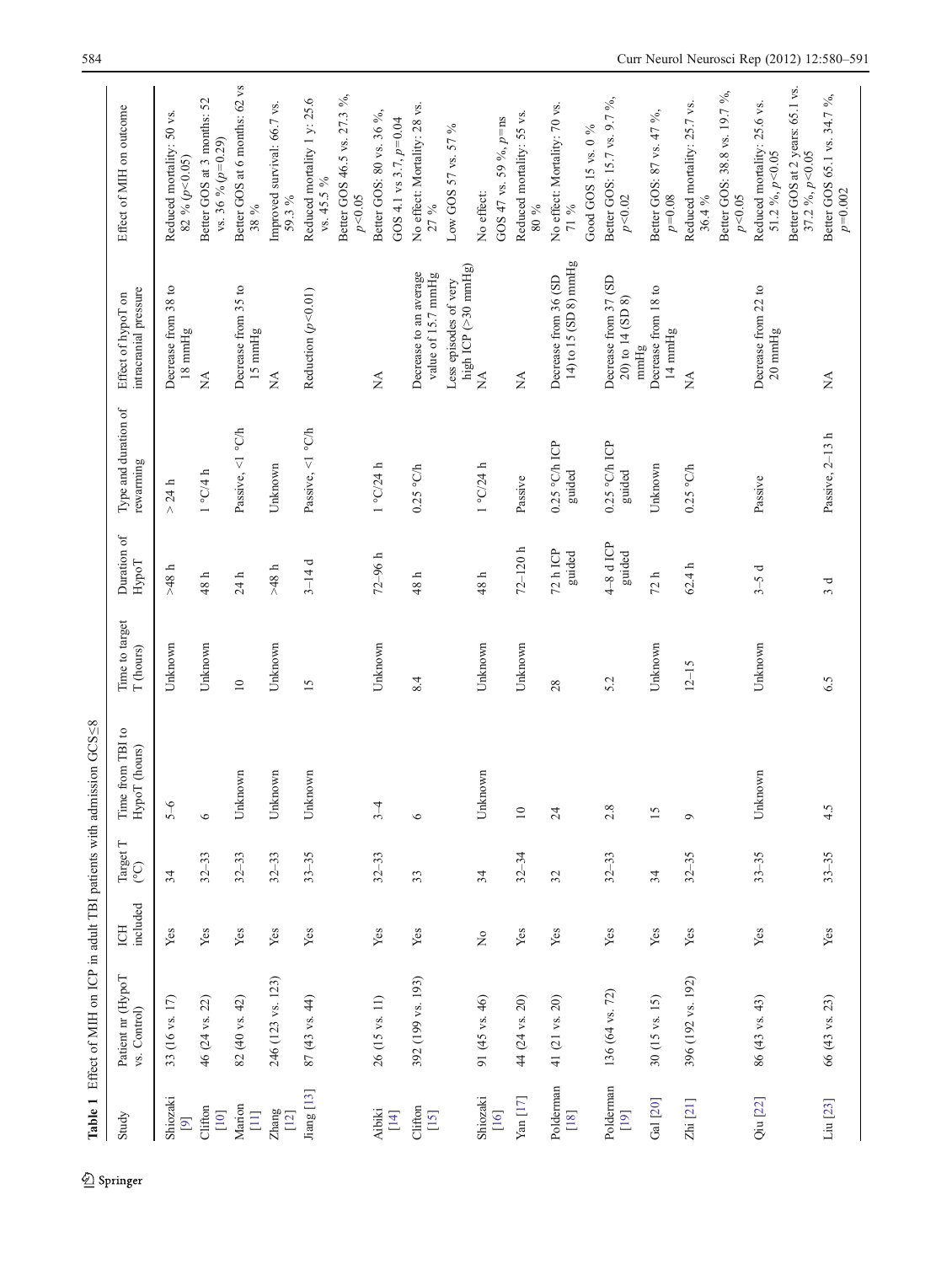| Table 1 (continued) |                                   |               |                      |                                                 |                             |               |                                                                  |                                   |                                                                                                         |
|---------------------|-----------------------------------|---------------|----------------------|-------------------------------------------------|-----------------------------|---------------|------------------------------------------------------------------|-----------------------------------|---------------------------------------------------------------------------------------------------------|
| Study               | Patient nr (HypoT<br>vs. Control) | included<br>E |                      | Target T Time from TBI to<br>(°C) HypoT (hours) | Time to target<br>T (hours) | HypoT         | Duration of Type and duration of Effect of hypoT on<br>rewarming | intracranial pressure             | Effect of MIH on outcome                                                                                |
|                     | $Q$ iu [24] 90 (45 vs. 45)        | Yes           | (brain)<br>$33 - 35$ | Unknown                                         |                             | ರ             | Passive, $8-20$ h                                                | Ź                                 | Better GOS: 68.9 vs. 46.7 %,<br>Reduced mortality: 20 vs.<br>28.8 %, $p=0,327$<br>$p=0.033$             |
| Qiu [25]            | 80 (40 vs. 40)                    | Yes           | $33-35$<br>(brain)   |                                                 | 2.5                         | $\frac{4}{3}$ | Passive, 10-24 h                                                 | Significantly lower               | Better GOS: 70 vs. 47.5 %,<br>p < 0.041                                                                 |
| Clifton<br>$[26]$   | 97 (52 vs. 45)                    | Yes           | $33 - 35$            | 1.6                                             | 2.6                         | 48 h          | $0.5$ °C/2 h                                                     | Increased episodes of<br>high ICP | % with poor outcome 59.6 vs.<br>Mortality: 23.1 vs. 14.3 %,<br>44.6 %, p=0.67<br>$p=0.52$<br>No effect: |

Table 1

#### Duration of induced hypothermia

The optimal duration of therapeutic MIH is not known. A meta-analysis by MacIntyre et al. suggested that duration of MIH >48 h was associated with better outcomes [[75\]](#page-10-0). Jiang et al. compared "short-term" MIH  $(n=107$  patients, treated for an average of 2 days) to "long-term" MIH  $(n=108$  patients, treated on average for 5 days), and found long-term MIH significantly improved outcome in a group of severe TBI patients with cerebral contusions and intracranial hypertension, without significant complications [\[76\]](#page-10-0). Importantly, adverse effects of cooling have been observed principally in the initial phase of MIH, and duration of MIH has not been demonstrated to significantly increase the rate of pneumonia and other complications [\[15,](#page-8-0) [19\]](#page-9-0).

#### Rewarming

In experimental studies, posttraumatic MIH followed by slow rewarming provides maximal neurprotective effect, while rapid rewarming not only reverses the protective effects of MIH, but also aggravates post-traumatic induced cerebral damage [[77,](#page-10-0) [78](#page-10-0)]. The use of uncontrolled rewarming may potentially offset the benefits of MIH, particularly because it may cause rebound intracranial hypertension [[10,](#page-8-0) [11](#page-8-0)]. Using transcranial Doppler, Iida et al. studied TBI patients treated with MIH who developed acute episodes of elevated ICP and brain swelling during the rewarming phase [[79](#page-10-0)]. Iida et al. demonstrated that hyperemia, evidenced by an increase in middle cerebral artery flow velocities, predicted acute brain swelling associated with rewarming. Lavinio et al. demonstrated that rewarming is associated with a temperature-dependent impairment in cerebrovascular reactivity [\[80](#page-10-0)]. A recent study documented episodes of rebound intracranial hypertension during and early after the rewarming phase [[26](#page-9-0)•]. Rapid rewarming was found to correlate with worse outcomes after TBI in a recent study [[81\]](#page-10-0).

In conclusion, slow controlled  $(0.1-0.2 \degree C/h)$  rewarming is recommended after MIH to reduce the risk of rebound cerebral edema and intracranial hypertension [[76\]](#page-10-0).

# Focal Versus Diffuse Injury

HypoT Hypothermia; ICH Intracranial Hypertension; NA Not Available;

HypoT Hypothermia; ICH Intracranial Hypertension; NA Not Available; T temperature

temperature

The type of TBI (contusion vs. diffuse injury) is also a relevant issue: MIH is particularly effective in reducing elevated ICP associated with post-TBI contusions, while patients with elevated ICP secondary to diffuse injury appear to respond less well to hypothermia [[26](#page-9-0)••, [76](#page-10-0)].

Based on the available data, the following can be recommended when applying MIH for the management of refractory elevated ICP: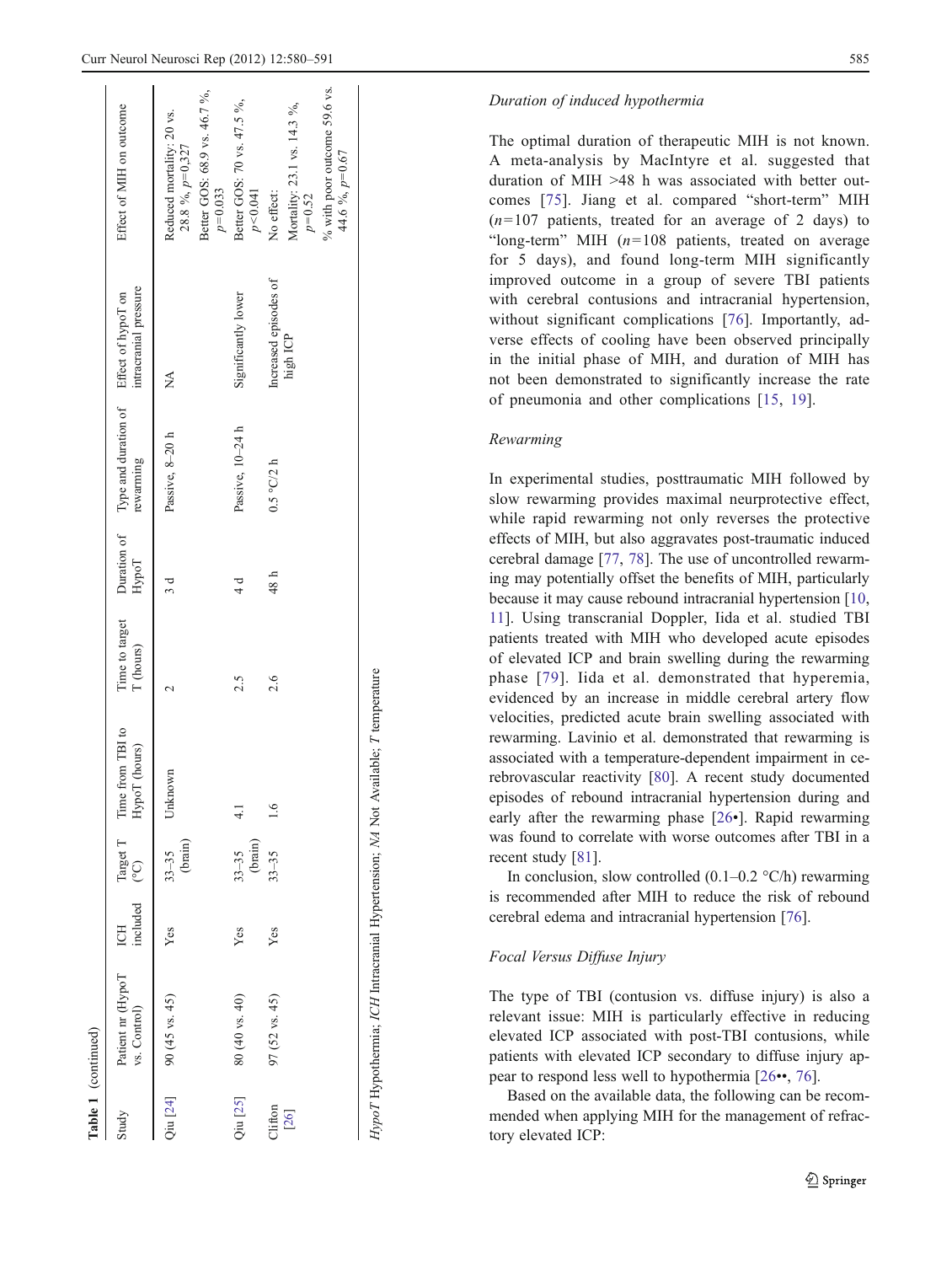- The *optimal target temperature* should be titrated to maintain ICP below 20–25 mmHg, and to around 35 ° C; temperatures <35 °C may reduce cerebral perfusion pressure and oxygen delivery;
- The *optimal duration of MIH* depends on the severity of intracranial hypertension; MIH should be individualized and may need to be continued for more than 48 h, and up to 4–5 days until the peak period of intracranial hypertension (3–5 days) subsides;
- Withdrawal from MIH should be slow, using controlled rewarming  $(0.1–0.2 \text{ °C/h})$ ;
- Patients with refractory elevated ICP following *focal* TBI (mainly, post-traumatic hemorrhagic contusions) may respond better to MIH than those with diffuse injury.

In summary, MIH is effective in reducing elevated ICP, and is therefore a valid therapeutic option of intracranial hypertension after TBI. Eurotherm3235Trial, an international, multicentre, randomized controlled trial, will examine the effects of MIH at 32–35 °C as a treatment for raised intracranial pressure after TBI. Subjects are allowed to be enrolled up to 72 h after TBI; the duration of cooling is titrated upon the time to control ICP effectively (between 2 and 5 days), and rewarming is used at a rate of  $1 \degree C$  per 4 h [\[82](#page-10-0)•].

"Early" MIH as Prophylactic Neuroprotectant in Patients with TBI

Thirteen controlled single-center studies conducted on adult TBI patients demonstrated significantly better outcome associated with MIH [[9,](#page-8-0) [11](#page-8-0), [13,](#page-8-0) [14,](#page-8-0) [16](#page-8-0)–[19,](#page-9-0) [21](#page-9-0)–[25](#page-9-0)]. In contrast, three multicenter randomized controlled trials that tested early (within 10 h after TBI) "short-term" (max. 48 h) MIH  $[15, 16, 26$  $[15, 16, 26$  $[15, 16, 26$  $[15, 16, 26$  $[15, 16, 26$  $[15, 16, 26$ <sup>-</sup>], found no benefit with regards to survival and neurological outcome. The largest trial included 392 patients (199 in the hypothermia group and 193 in the normothermia group)[[15\]](#page-8-0). Outcome at 6 months after TBI was not significantly different in the two groups (relative risk of poor outcome 1, 95 % CI 0.8–1.2,  $p=0.99$ ). Internal validity of this trial was lowered by inter-center variability in the management of induced hypothermia, age of subjects, severity of illness scoring, and the management of cerebral perfusion pressures and hemodynamics [\[83\]](#page-10-0). Lesser expertise with the management of MIH was associated with more complications.

Given the discrepancy between single center and multicenter trials, many meta-analyses have attempted to further examine the impact of prophylactic MIH on outcome after TBI [[76,](#page-10-0) [84](#page-10-0)–[92](#page-11-0)]. Four of these metaanalyses have been published as Cochrane systematic reviews [[88](#page-10-0)–[91](#page-10-0)•]. Sydenham et al. included 21 trials with outcome data involving 1,587 subjects [[91](#page-10-0)•]: mortality was not significantly different in patients treated with MIH vs. normothermia (OR 0.85, 95 % CI 0.68– 1.06), but MIH was associated with a lower rate of unfavorable outcome (OR 0.77, 95 % CI 0.62–0.94). When limiting the analysis to high quality RCT, i.e. to the nine studies with good allocation concealment, mortality and unfavorable outcome did not differ between the two groups. The efficacy of early MIH in reducing death and unfavorable outcome was only found in low quality trials, which overestimate the treatment effect [\[91](#page-10-0)•]. Data from recent meta-analyses on the effect of MIH used as early neuroprotectant are summarized in Fig. [2.](#page-7-0)

Finally, Clifton et al. recently published the National Acute Brain Injury Study: Hypothermia II (NABIS: H II), a multicentre RCT including patients who were 16– 45 years old after severe, non-penetrating TBI, treated with MIH [[26](#page-9-0)•]. The trial was stopped after inclusion of 108 patients, and no effect on outcome was seen (relative risk of poor outcome of MIH vs. normothermia 1.08, 95 % CI 0.76–1.53;  $p=0.67$ ). Subgroup analysis found that patients with surgically evacuated hematomas treated with MIH had better outcome than those assigned to normothermia  $(p=0.02)$ , while those with diffuse brain injury treated with hypothermia had a trend to poorer outcome  $(p=0.09)$ . Although not conclusive, these data suggest different effects of MIH depending on the type of TBI. Moreover, one-third of surgically treated patients in the hypothermia group had decompressive craniectomies, which itself may have suppressed rebound intracranial hypertension [\[26](#page-9-0)•]. This again raises the difficulty of including heterogeneous patients with TBI in clinical trials [[93\]](#page-11-0).

## Management of Side Effects of MIH

#### Temperature-Related

Shivering MIH may cause shivering, which in turn might increase oxygen consumption and energy expenditure [[94\]](#page-11-0), and reduce brain tissue oxygenation [\[95](#page-11-0)]. Recognition of shivering is mandatory and can be achieved by using ad hoc scales [[96](#page-11-0)]. Therapies of shivering include increased sedation (propofol) and analgesia (fentanyl), meperidine, dexmedetomidine, buspirone [[97\]](#page-11-0).

Infections MIH is associated with increased infections [\[60](#page-10-0)••, [98](#page-11-0)]. Careful surveillance of infections is mandatory, and includes regular microbiological sampling and followup of infection biomarkers such as procalcitonin. Infection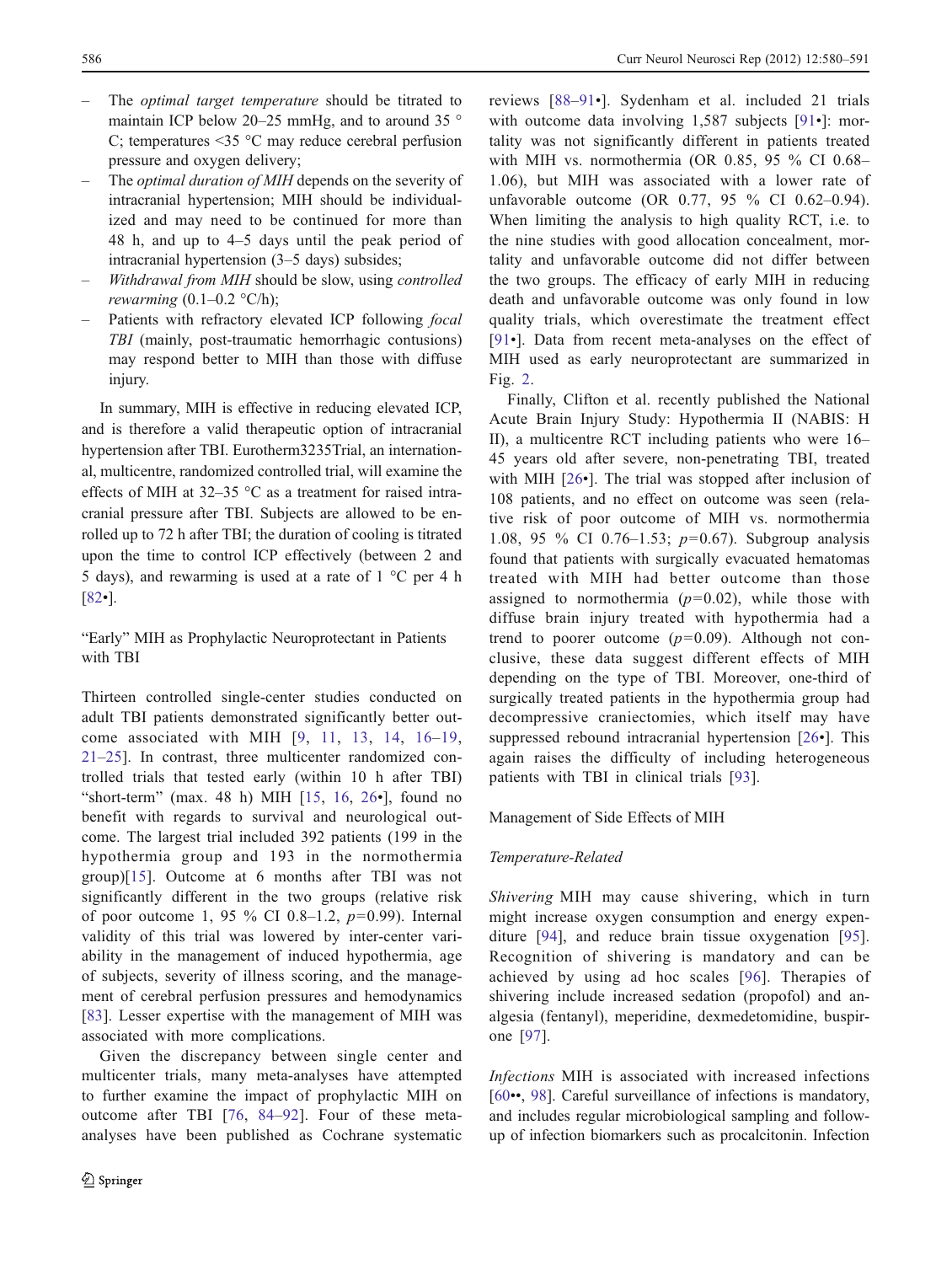<span id="page-7-0"></span>

NA: Not available

§ Relative risk of good outcome: 1.25 (95% CI 0.96-1.62) favors hypothermia [87]

\* Relative risk of good outcome: 1.52 (95% CI 1.28-1.80) favors hypothermia [92]

Fig. 2 Summary of recent meta-analyses that evaluated the effect of mild induced hypothermia versus normothermia on the outcome (mortality, in red and proportion with poor outcome, in blue) in adult severe TBI patients

prevention, like the use of selective digestive decontamination, may reduce the infection risk related to MIH [[99\]](#page-11-0).

Cardiovascular MIH is associated with reduced heart rate and cardiac output, which are usually well tolerated. Arrhythmias are associated with hypokalemia, generally during the rewarming phase [\[60](#page-10-0)••], and must be prevented by close monitoring of potassium levels.

Hemorrhage Despite prolonged partial thromboplastin time (PTT) and thrombocytopenia having been reported during MIH [[60](#page-10-0)••], no study has documented an increased risk of bleeding.

#### Technique-Related

Skin Injury Surface cooling devices have been associated with skin lesions.

Thrombosis Using intravascular devices for MIH may be associated with vascular (venous) thrombosis, particularly when MIH is maintained for more than 48–72 h [\[100](#page-11-0)]. When using prolonged surface cooling, we also recommend carefully monitoring patients for potential skin injuries.

Development of local standardized algorithms for the management of MIH is recommended, and may help reduce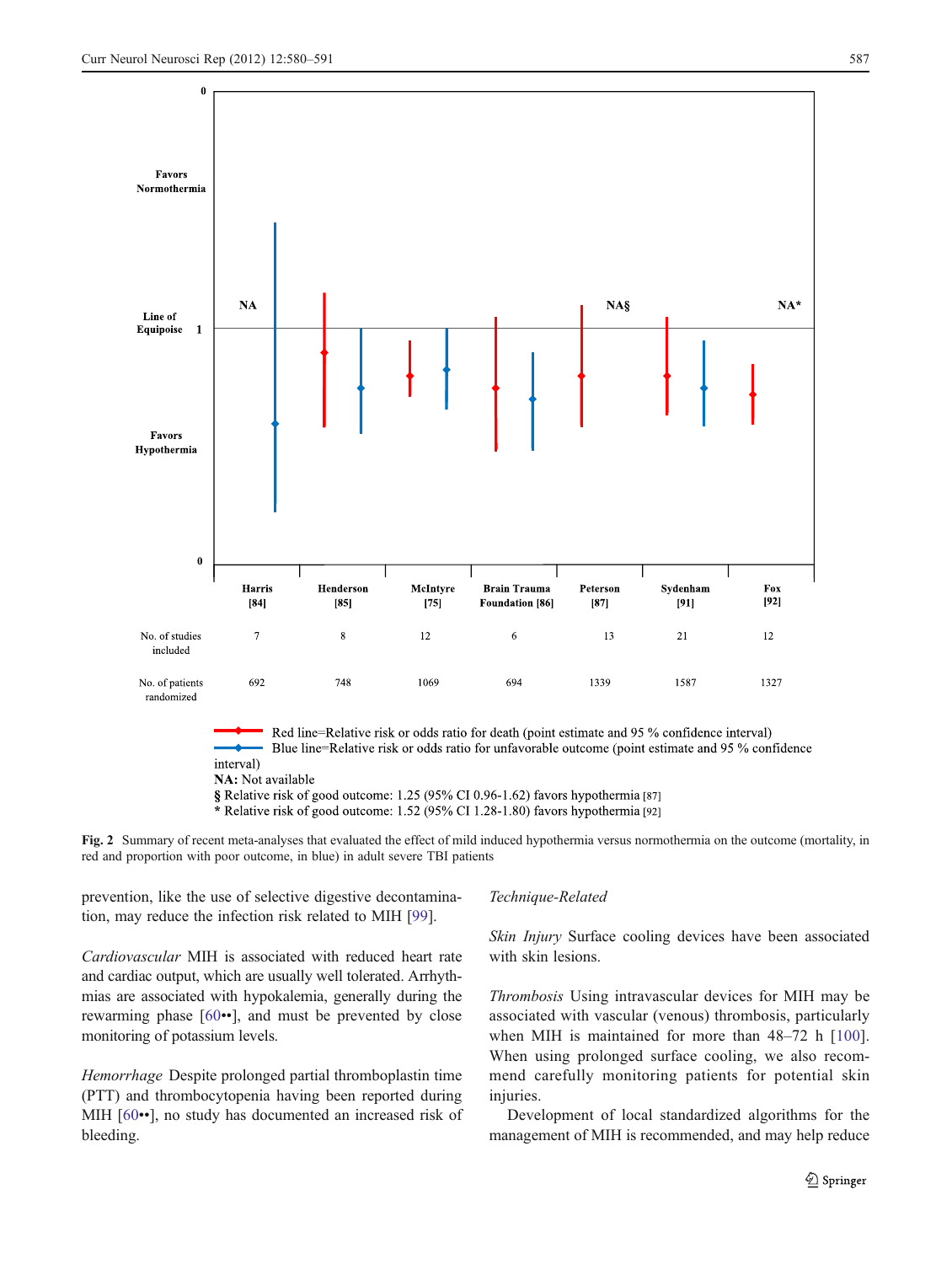<span id="page-8-0"></span>side effects of MIH and increase the potential benefit of the therapy [[84\]](#page-10-0).

## Conclusion

Therapeutic hypothermia has many neuroprotective effects that may all contribute to reduce secondary cerebral damage after traumatic brain injury. In clinical practice, therapeutic hypothermia has been used in the early phase of traumatic brain injury, as prophylactic neurprotectant, and in the late phase, to control brain edema and elevated intracranial pressure.

Mild induced hypothermia to  $32-35$  °C is effective in reducing elevated intracranial pressure and is a valid therapeutic. Based on the available clinical evidence, we recommend the development and application of local standardized algorithms for the management of induced cooling. These should pay particular attention to limiting side effects (shivering, infections, electrolyte disorders, arrhythmias, reduced cardiac output) and to the use of controlled, slow  $(0.1-0.2 \degree C/h)$ rewarming. The optimal temperature target should be titrated to maintain ICP below 20–25 mmHg and as much as possible to avoid body temperature  $\leq$ 35 °C. The duration of cooling should be individualized and may need to be maintained for longer than 48 h, until the resolution of brain edema and intracranial hypertension. Patients with refractory elevated ICP following focal TBI (hemorrhagic contusions) may respond better to mild induced hypothermia than those with diffuse injury. Randomized controlled trials that evaluate the impact on outcome of mild induced hypothermia in adult traumatic brain injury patients with elevated intracranial pressure are underway.

In contrast, based on the available evidence, we do not recommend the use of mild induced hypothermia as prophylactic neuroprotectant in the early phase of traumatic brain injury.

Acknowledgements Mauro Oddo is supported by a grant form the Swiss National Science Foundation (grant nr. 320030\_138191).

Disclosure No potential conflicts of interest relevant to this article were reported.

#### References

Papers of particular interest, published recently, have been highlighted as:

- Of importance,
- Of major importance
	- 1. Lu J, Marmarou A, Choi S, et al. Mortality from traumatic brain injury. Acta Neurochir Suppl. 2005;95:281–5.
- 2. Elf K, Nilsson P, Enblad P. Outcome after traumatic brain injury improved by an organized secondary insult program and standardized neurointensive care. Crit Care Med. 2002;30:2129–34.
- 3. Brain Trauma Foundation; American Association of Neurological Surgeons; Congress of Neurological Surgeons. Guidelines for the management of severe traumatic brain injury. J Neurotrauma. 2007;24 Suppl 1:S1–106. Erratum in: J Neurotrauma 2008,25:276–278.
- 4. Suarez JI. Outcome in neurocritical care: advances in monitoring and treatment and effect of a specialized neurocritical care team. Crit Care Med. 2006;34(9 Suppl):S232–238.
- 5. Treggiari MM, Schutz N, Yanez ND, Romand JA. Role of intracranial pressure values and patterns in predicting outcome in traumatic brain injury: a systematic review. Neurocrit Care. 2007;6:104–12.
- 6. Stein SC, Georgoff P, Meghan S, et al. Relationship of aggressive monitoring and treatment to improved outcomes in severe traumatic brain injury. J Neurosurg. 2010;112:1105–12.
- 7. •• Schreckinger M, Marion DW: Contemporary management of traumatic intracranial hypertension: is there a role for therapeutic hypothermia? Neurocrit Care 2009, 11:427–436. This is an important non-systematic review that quantifies, across several clinical studies, the effect of moderate induced hypothermia to treat intracranial hypertension in adult TBI patients, and compared its efficacy to other commonly used therapies for raised intracranial pressure, such as moderate hyperventilation, osmotic therapy, barbiturates.
- 8. Liu L, Yenari MA. Therapeutic hypothermia: neuroprotective mechanisms. Front Biosci. 2007;12:816–25.
- 9. Shiozaki T, Sugimoto H, Taneda M, et al. Effect of mild hypothermia on uncontrollable intracranial hypertension after severe head injury. J Neurosurg. 1993;79:363–8.
- 10. Clifton GL, Allen S, Barrodale P, et al. A phase II study of moderate hypothermia in severe brain injury. J Neurotrauma. 1993;10:263–71.
- 11. Marion DW, Penrod LE, Kelsey SF, et al. Treatment of traumatic brain injury with moderate hypothermia. N Engl J Med. 1997;336:540–6.
- 12. Zhang K, Wang JX. Comparative study on mild hypothermia in patients with severe head injury and the most severe head injury. Inner Mongol Med J. 2000;32:4–6.
- 13. Jiang J, Yu M, Zhu C. Effect of long-term mild hypothermia therapy in patients with severe traumatic brain injury: 1-year follow-up review of 87 cases. J Neurosurg. 2000;93:546–9.
- 14. Aibiki M, Maekawa S, Yokono S. Moderate hypothermia improves imbalances of thromboxane A2 and prostaglandin I2 production after traumatic brain injury in humans. Crit Care Med. 2000;28:3902–6.
- 15. Clifton GL, Miller ER, Choi SC, et al. Lack of effect of induction of hypothermia after acute brain injury. N Engl J Med. 2001;344:556–63.
- 16. Shiozaki T, Hayakata T, Taneda M, et al. A multicenter prospective randomized controlled trial of the efficacy of mild hypothermia for severely head injured patients with low intracranial pressure. Mild Hypothermia Study Group in Japan. J Neurosurg. 2001;94:50–4.
- 17. Yan Y, Tang W. Changes of evoked potentials and evaluation of mild hypothermia for treatment of severe brain injury. Chin J Traumatol. 2001;4:8–13.
- 18. Polderman KH, Peerdeman SM, Girbes AR. Hypophosphatemia and hypomagnesemia induced by cooling in patients with severe head injury. J Neurosurg. 2001;94:697–705.
- 19. Polderman KH, Tjong Tjin Joe R, Peerdeman SM, et al. Effects of therapeutic hypothermia on intracranial pressure and outcome in patients with severe head injury. Intensive Care Med. 2002;28:1563–73.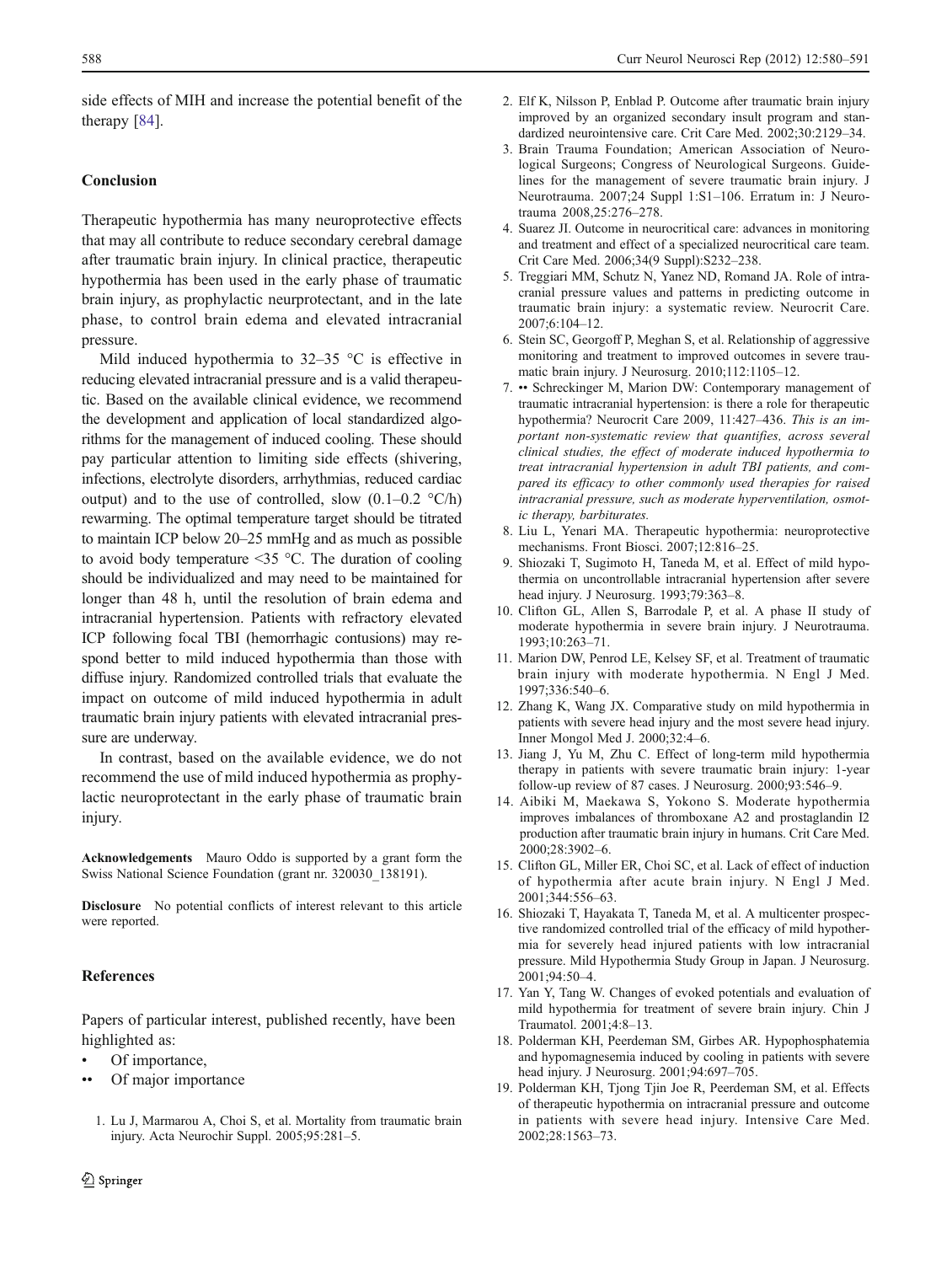- <span id="page-9-0"></span>20. Gal R, Cundrle I, Zimova I, Smrcka M. Mild hypothermia therapy for patients with severe brain injury. Clin Neurol Neurosurg. 2002;104:318–21.
- 21. Zhi D, Zhang S, Lin X. Study on therapeutic mechanism and clinical effect of mild hypothermia in patients with severe head injury. Surg Neurol. 2003;59:381–5.
- 22. Qiu WS, Liu WG, Shen H, et al. Therapeutic effect of mild hypothermia on severe traumatic head injury. Chin J Traumatol. 2005;8:27–32.
- 23. Liu WG, Qiu WS, Zhang Y, et al. Effects of selective brain cooling in patients with severe traumatic brain injury: a preliminary study. J Int Med Res. 2006;34:58–64.
- 24. Qiu W, Shen H, Zhang Y, et al. Noninvasive selective brain cooling by head and neck cooling is protective in severe traumatic brain injury. J Clin Neurosci. 2006;13:995–1000.
- 25. Qiu W, Zhang Y, Sheng H, et al. Effects of therapeutic mild hypothermia on patients with severe traumatic brain injury after craniotomy. J Crit Care. 2007;22:229–36.
- 26. Clifton GL, Valadka A, Zygun D, et al.: Very early hypothermia induction in patients with severe brain injury (the National Acute Brain Injury Study: Hypothermia II): a randomised trial. Lancet Neurol 2011, 10:131–139. This recent multicenter randomized control trial that evaluated the effect of mild induced hypothermia as early neuroprotectant was stopped because of lack of effect. Additional negative data that do not support the use of hypothermia in the early phase of TBI. This study suggests hypothermia may be more beneficial in patients with focal vs. diffuse TBI.
- 27. Polderman KH. Therapeutic hypothermia in the intensive care unit: problems, pitfalls and opportunities (review). Part 1: indications and evidence. Intensive Care Med. 2004;30:556–75.
- 28. Vespa P, Bergsneider M, Hattori N, et al. Metabolic crisis without brain ischemia is common after traumatic brain injury: a combined microdialysis and positron emission tomography study. J Cereb Blood Flow Metab. 2005;25:763–74.
- 29. Glenn TC, Kelly DF, Boscardin WJ, et al. Energy dysfunction as a predictor of outcome after moderate or severe head injury: indices of oxygen, glucose, and lactate metabolism. J Cereb Blood Flow Metab. 2003;23:1239–50.
- 30. Nilsson P, Laursen H, Hillered L, Hansen AJ. Calcium movements in traumatic brain injury: the role of glutamate receptor-operated ion channels. J Cereb Blood Flow Metab. 1996;16:262–70.
- 31. Moquin D, Chan FK. The molecular regulation of programmed necrotic cell injury. Trends Biochem Sci. 2010;35:434–41.
- 32. Ashkenazi A, Dixit VM. Death receptors: signaling and modulation. Science. 1998;281:1305–8.
- 33. Bacher A, Illievich UM, Fitzgerald R, et al. Changes in oxygenation variables during progressive hypothermia in anesthetized patients. J Neurosurg Anesthesiol. 1997;9:205–10.
- 34. Soukup J, Zauner A, Doppenberg EM, Menzel M, et al. Relationship between brain temperature, brain chemistry and oxygen delivery after severe human head injury: the effect of mild hypothermia. Neurol Res. 2002;24:161–8.
- 35. Oddo M, Frangos S, Milby A, et al. Induced normothermia attenuates cerebral metabolic distress in patients with aneurysmal subarachnoid hemorrhage and refractory fever. Stroke. 2009;40:1913–6.
- 36. Colbourne F, Grooms SY, Zukin RS, et al. Hypothermia rescues hippocampal CA1 neurons and attenuates down-regulation of the AMPA receptor GluR2 subunit after forebrain ischemia. Proc Natl Acad Sci USA. 2003;100:2906–10.
- 37. •• Dietrich WD, Bramlett HM: The evidence for hypothermia as a neuroprotectant in traumatic brain injury. Neurotherapeutics 2010, 7:43–50. An extensive review of all mechanisms by which mild induced hypothermia exerts neuroprotection and of experimental and clinical evidence in favor of hypothermic therapy after traumatic brain injury.
- 
- 38. Truettner JS, Alonso OF, Bramlett HM, Dietrich WD. Therapeutic hypothermia alters microRNA responses to traumatic brain injury in rats. J Cereb Blood Flow Metab. 2011;31:1897–907.
- 39. Marmarou A. A review of progress in understanding the pathophysiology and treatment of brain edema. Neurosurg Focus. 2007;22:1–10.
- 40. Unterberg AW, Stover J, Kress B, Kiening KL. Edema and brain trauma. Neuroscience. 2004;129:1021–9.
- 41. Lang EW, Lagopoulos J, Griffith J, et al. Cerebral vasomotor reactivity testing in head injury: the link between pressure and flow. J Neurol Neurosurg Psychiatry. 2003;74:1053-9.
- 42. Marmarou A, Signoretti S, Fatouros PP, et al. Predominance of cellular edema in traumatic brain swelling in patients with severe head injuries. J Neurosurg. 2006;104:720–30.
- 43. Nag S, Manias JL, Stewart DJ. Pathology and new players in the pathogenesis of brain edema. Acta Neuropathol. 2009;118:197– 217.
- 44. Sun MC, Honey CR, Berk C, et al. Regulation of aquaporin-4 in a traumatic brain injury model in rats. J Neurosurg. 2003;98:565–9.
- 45. Katayama Y, Kawamata T. Edema fluid accumulation within necrotic brain tissue as a cause of the mass effect of cerebral contusion in head trauma patients. Acta Neurochir Suppl. 2003;86:323–7.
- 46. Scherbel U, Raghupathi R, Nakamura M, et al. Differential acute and chronic responses of tumor necrosis factordeficient mice to experimental brain injury. Proc Natl Acad Sci U S A. 1999;96:8721–6.
- 47. Toulmond S, Rothwell NJ. Interleukin-1 receptor antagonist inhibits neuronal damage caused by fluid percussion injury in the rat. Brain Res. 1995;671:261–6.
- 48. Forster C, Clark HB, Ross ME, Iadecola C. Inducible nitric oxide synthase expression in human cerebral infarcts. Acta Neuropathol. 1999;97:215–20.
- 49. Bayir H, Kochanek PM, Liu SX, et al. Increased Snitrosothiols and S-nitrosoalbumin in cerebrospinal fluid after severe traumatic brain injury in infants and children: indirect association with intracranial pressure. J Cereb Blood Flow Metab. 2003;23:51–61.
- 50. Shore PM, Jackson EK, Wisniewski SR, et al. Vascular endothelial growth factor is increased in cerebrospinal fluid after traumatic brain injury in infants and children. Neurosurgery. 2004;54:605-11.
- 51. Rossetti AO, Oddo M. The neuro-ICU patient and electroencephalography paroxysms: if and when to treat. Curr Opin Crit Care. 2010;16:105–9.
- 52. Vespa PM, Miller C, McArthur D, et al. Nonconvulsive electrographic seizures after traumatic brain injury result in a delayed, prolonged increase in intracranial pressure and metabolic crisis. Crit Care Med. 2007;35:2830–6.
- 53. Vespa PM, McArthur DL, Xu Y, et al. Nonconvulsive seizures after traumatic brain injury are associated with hippocampal atrophy. Neurology. 2010;75:792–8.
- 54. Truettner JS, Alonso OF. Dalton Dietrich, W. Influence of therapeutic hypothermia on matrix metalloproteinase activity after traumatic brain injury in rats. J Cereb Blood Flow Metab. 2005;25:1505–16.
- 55. Oda Y, Gao G, Wei EP, Povlishock JT. Combinational therapy using hypothermia and the immunophilin ligand FK506 to target altered pial arteriolar reactivity, axonal damage, and blood–brain barrier dysfunction after traumatic brain injury in rat. J Cereb Blood Flow Metab. 2011;31:1143–54.
- 56. Lotocki G, de Rivero Vaccari JP, Perez ER, et al. Alterations in blood–brain barrier permeability to large and small molecules and leukocyte accumulation after traumatic brain injury: effects of post-traumatic hypothermia. J Neurotrauma. 2009;26:1123–34.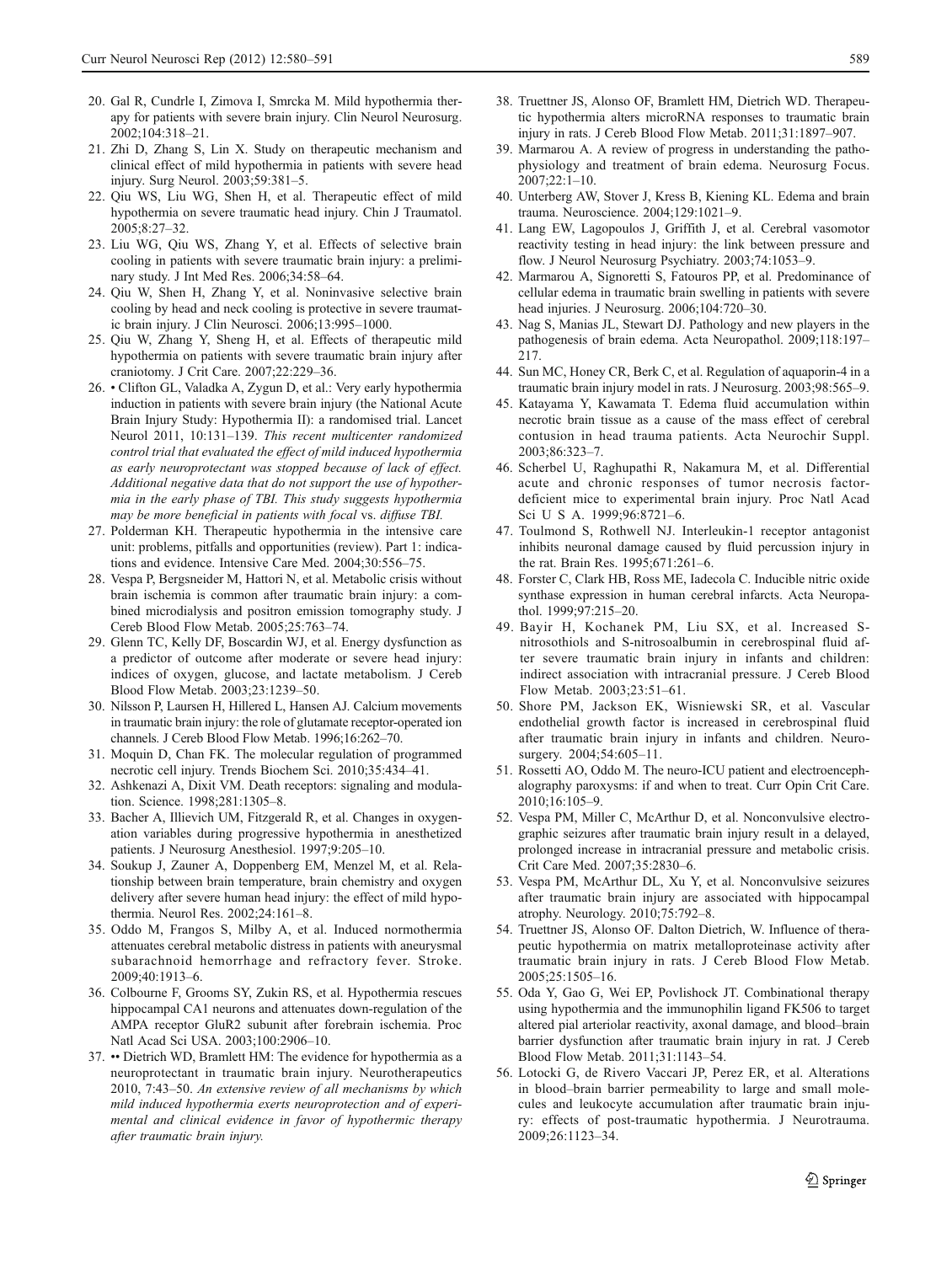- <span id="page-10-0"></span>57. Polderman KH. Induced hypothermia and fever control for prevention and treatment of neurological injuries. Lancet. 2008;371:1955–69.
- 58. Martini WZ. Coagulopathy by hypothermia and acidosis: mechanisms of thrombin generation and fibrinogen availability. J Trauma. 2009;67:202–9.
- 59. Nagel S, Su Y, Horstmann S, et al. Minocycline and hypothermia for reperfusion injury after focal cerebral ischemia in the rat: effects on BBB breakdown and MMP expression in the acute and subacute phase. Brain Res. 2008;1188:198–206.
- 60. •• Sadaka F, Veremakis C: Therapeutic hypothermia for the management of intracranial hypertension in severe traumatic brain injury: a systematic review. Brain Inj. 2012, Mar 26. Epub ahead of print. A systematic review that examines the efficacy and clinical utility of mild induced hypothermia for the treatment of intracranial hypertension in TBI patients.
- 61. Deng H, Han HS, Cheng D, et al. Mild hypothermia inhibits inflammation after experimental stroke and brain inflammation. Stroke. 2003;34:2495–501.
- 62. Truettner JS, Suzuki T, Dietrich WD. The effect of therapeutic hypothermia on the expression of inflammatory response genes following moderate traumatic brain injury in the rat. Brain Res Mol Brain Res. 2005;138:124–34.
- 63. Yenari MA, Han HS. Influence of hypothermia on post-ischemic inflammation: role of nuclear factor kappa B (NFκB). Neurochem Int. 2006;49:164–9.
- 64. Sahuquillo J, Vilalta A. Cooling the injured brain: how does moderate hypothermia influence the pathophysiology of traumatic brain injury. Curr Pharm Des. 2007;13:2310–22.
- 65. Karkar KM, Garcia PA, Bateman LM, et al. Focal cooling suppresses spontaneous epileptiform activity without changing the cortical motor threshold. Epilepsia. 2002;43:932–5.
- 66. Atkins CM, Truettner JS, Lotocki G, et al. Post-traumatic seizure susceptibility is attenuated by hypothermia therapy. Eur J Neurosci. 2010;32:1912–20.
- 67. Kernie SG, Parent JM. Forebrain neurogenesis after focal ischemic and traumatic brain injury. Neurobiol Dis. 2010;37:267–74.
- 68. Kuo JR, Lo CJ, Chang CP, et al. Brain cooling-stimulated angiogenesis and neurogenesis attenuated traumatic brain injury in rats. J Trauma. 2010;69:1467–72.
- 69. Lotocki G, de Rivero Vaccari J, Alonso O, et al.: Oligodendrocyte vulnerability following traumatic brain injury in rats: effect of moderate hypothermia. Therapeutic Hypothermia and Temperature Management 2011, 1:43–51.
- 70. Feng JF, Zhang KM, Jiang JY, et al. Effect of therapeutic mild hypothermia on the genomics of the hippocampus after moderate traumatic brain injury in rats. Neurosurgery. 2010;67:730–42.
- 71. Dietrich WD, Atkins CM, Bramlett HM. Protection in animal models of brain and spinal cord injury with mild to moderate hypothermia. J Neurotrauma. 2009;26:301–12.
- 72. Fay T. Observations on generalizated refrigeration in cases of severe cerebral trauma. Assoc Res Nerv Ment Dis Proc. 1945;24:611–9.
- 73. Tokutomi T, Morimoto K, Miyagi T, et al. Optimal temperature for the management of severe traumatic brain injury: effect of hypothermia on intracranial pressure, systemic and intracranial hemodynamics, and metabolism. Neurosurgery. 2007;61(1 Suppl):256–65.
- 74. Gupta AK, Al-Rawi PG, Hutchinson PJ, Kirkpatrick PJ. Effect of hypothermia on brain tissue oxygenation in patients with severe head injury. Br J Anaesth. 2002;88:188–92.
- 75. McIntyre LA, Fergusson DA, Hebert PC, et al. Prolonged therapeutic hypothermia after traumatic brain injury in adults: a systematic review. JAMA. 2003;289:2992–9.
- 76. Jiang JY, Xu W, Li WP, et al. Effect of long-term mild hypothermia or short-term mild hypothermia on outcome of patients with

severe traumatic brain injury. J Cereb Blood Flow Metab. 2006;26:771–6.

- 77. Suehiro E, Povlishock JT. Exacerbation of traumatically induced axonal injury by rapid posthypothermic rewarming and attenuation of axonal change by cyclosporine A. J Neurosurg. 2001;94:493–8.
- 78. Suehiro E, Ueda Y, Wei EP, et al. Posttraumatic hypothermia followed by slow rewarming protects the cerebral microcirculation. J Neurotrauma. 2003;20:381–90.
- 79. Iida K, Kurisu K, Arita K, Ohtani M. Hyperemia prior to acute brain swelling during rewarming of patients who have been treated with moderate hypothermia for severe head injuries. J Neurosurg. 2003;98:793–9.
- 80. Lavinio A, Timofeev I, Nortje J, et al. Cerebrovascular reactivity during hypothermia and rewarming. Br J Anaesth. 2007;99:237– 44.
- 81. Thompson HJ, Kirkness CJ, Mitchell PH. Hypothermia and rapid rewarming is associated with worse outcome following traumatic brain injury. J Trauma Nurs. 2010;17:173–7.
- 82. Andrews PJ, Sinclair HL, Battison CG, et al.: European society of intensive care medicine study of therapeutic hypothermia (32- 35°C) for intracranial pressure reduction after traumatic brain injury (the Eurotherm3235Trial). Trials 2011, 12:8. This article reviews the study protocol of an ongoing multi-centre randomized controlled trial examining the effects of hypothermia – titrated to reduce intracranial pressure – on morbidity and mortality 6 months after traumatic brain injury.
- 83. Clifton GL, Choi SC, Miller ER, et al. Intercenter variance in clinical trials of head trauma-experience of the National Acute Brain Injury Study: hypothermia. J Neurosurg. 2001;95:751–5.
- 84. Harris OA, Colford Jr JM, Good MC, Matz PG. The role of hypothermia in the management of severe brain injury: a metaanalysis. Arch Neurol. 2002;59:1077–83.
- 85. Henderson WR, Dhingra VK, Chittock DR, et al. Hypothermia in the management of traumatic brain injury. A systematic review and meta-analysis. Intensive Care Med. 2003;29:1637–44.
- 86. Brain Trauma Foundation; American Association of Neurological Surgeons; Congress of Neurological Surgeons; Joint Section on Neurotrauma and Critical Care, AANS/CNS. Guidelines for the management of severe traumatic brain injury. III. Prophylactic hypothermia. J Neurotrauma. 2007;24 suppl 1:21–5.
- 87. Peterson K, Carson S, Carney N. Hypothermia treatment for traumatic brain injury: a systematic review and meta-analysis. J Neurotrauma. 2008;25:62–71.
- 88. Signorini DF, Alderson P. Therapeutic hypothermia for head injury. Cochrane Database Syst Rev. 2000;2:CD001048.
- Gadkary CS, Alderson P, Signorini DF. Therapeutic hypothermia for head injury. Cochrane Database Syst Rev. 2002;1:CD001048.
- 90. Alderson P, Gadkary C, Signorini DF. Therapeutic hypothermia for head injury. Cochrane Database Syst Rev. 2004;4:CD001048.
- 91. Sydenham E, Roberts I, Alderson P: Hypothermia for traumatic head injury. Cochrane Database Syst Rev 2009, 2:CD001048. The latest meta-analysis of the Cochrane Collaboration evaluating post-traumatic prophylactic hypothermia, and including 22 randomized controlled trials and 1587 patients.
- 92. Fox JL, Vu EN, Doyle-Waters M, et al. Prophylactic hypothermia for traumatic brain injury: a quantitative systematic review. CJEM. 2010;22:355–64.
- 93. Maas A, Stocchetti N. Hypothermia and the complexity of trials in patients with traumatic brain injury. Lancet Neurol. 2011;10:111–3.
- 94. Badjatia N, Strongilis E, Gordon E, et al. Metabolic impact of shivering during therapeutic temperature modulation: the Bedside Shivering Assessment Scale. Stroke. 2008;39:3242–7.